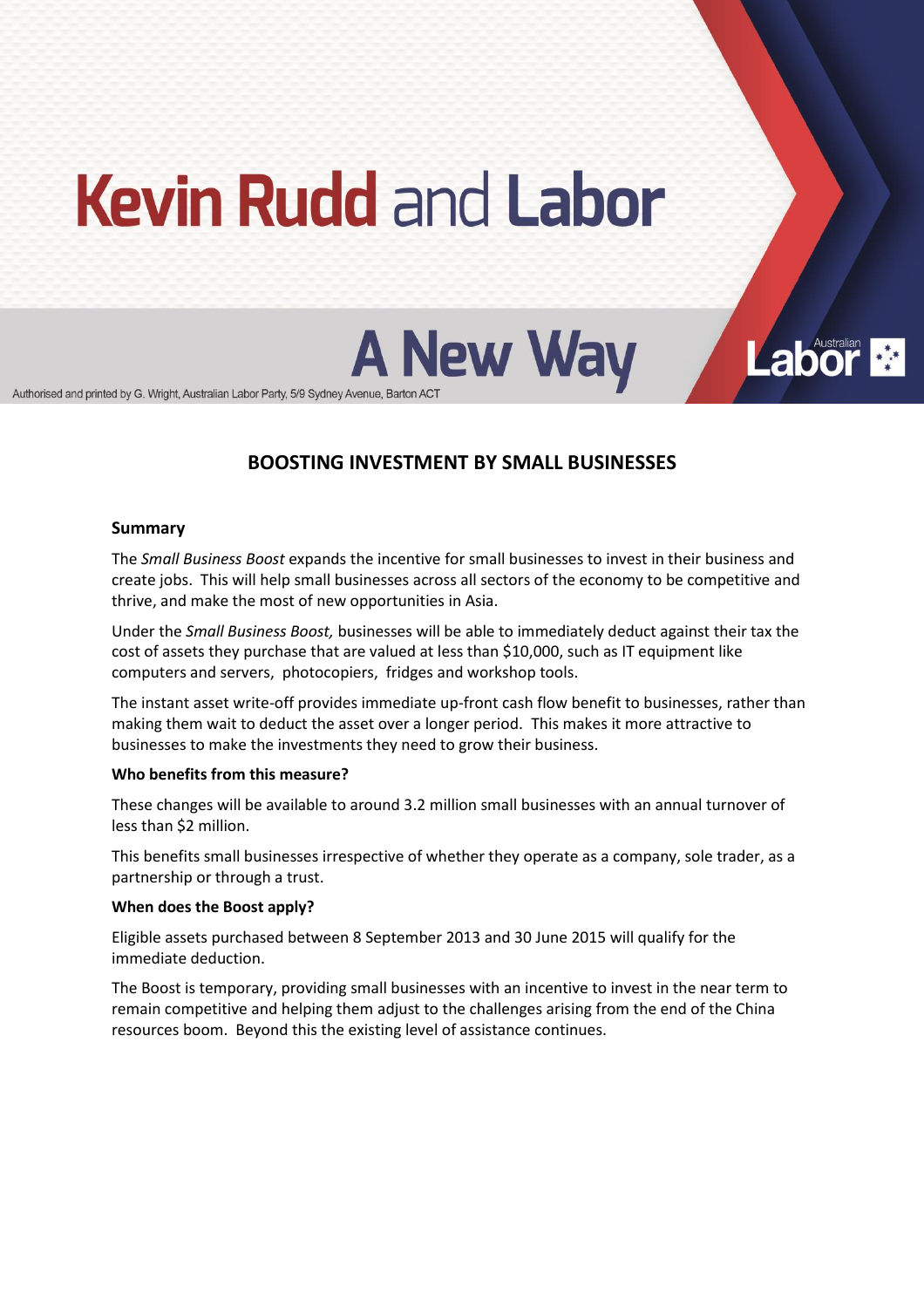# How is this different from existing support?

Since 1 July 2012, small businesses with an annual turnover of less than \$2 million have been able to immediately write-off business assets costing less than \$6,500. (Prior to 2012-13 small businesses could only write-off assets costing less than \$1,000)

This announcement temporarily increases this amount that can be immediately deducted up to \$10,000. After 1 July 2015, small businesses will be able to write-off business assets costing less than \$6.500.

| Value of asset<br>purchased | <b>Under Coalition</b> | <b>Under Labor -</b><br><b>Ongoing arrangement</b> | Under Labor $-$<br><b>Small Business Boost</b> |
|-----------------------------|------------------------|----------------------------------------------------|------------------------------------------------|
| \$1,000 to <\$6,500         |                        |                                                    |                                                |
| \$6,500 to <\$10,000        |                        | ×                                                  |                                                |

# Assets qualifying for an instant asset write off under various policies

# **Worked!examples**

# **Small business investment boost - example of benefits compared to current arrangements:**

# **Café owner**

A café owner buys a commercial fridge at a cost of \$7,450. Under the *Small Business Boost*, the café owner will be able to claim the full \$7,450 cost of the fridge as a tax deduction in the first year. The café owner will get a \$2,235 tax benefit in the first year from this deduction. Under current arrangements, the café owner would only be able to deduct \$1,118 in the first year (that is, 15%), getting \$335 back.

So under the *Small Business Boost*, the café owner gets \$1,900 more cash in their pocket in the first year. That's \$1,900 more cash to get on with running their business.

# *Ongoing \$6,500 instant asset write-off – example of benefits compared to under the Coalition:*

# **Bookshop**

A bookshop buys a computer for \$1,600. Under the *instant asset write-off*, the bookshop owner will be able to claim the full \$1,600 cost of the computer as a tax deduction in the first year. The bookshop owner will get a \$480 tax benefit in the first year from this deduction. Under the Coalition's cuts to small business, the bookshop owner would only be able to deduct \$240 in the first year (that is, 15%), getting only \$72 back.

So under the ongoing instant asset write-off, the bookshop owner gets \$408 more cash in their pocket in the first year.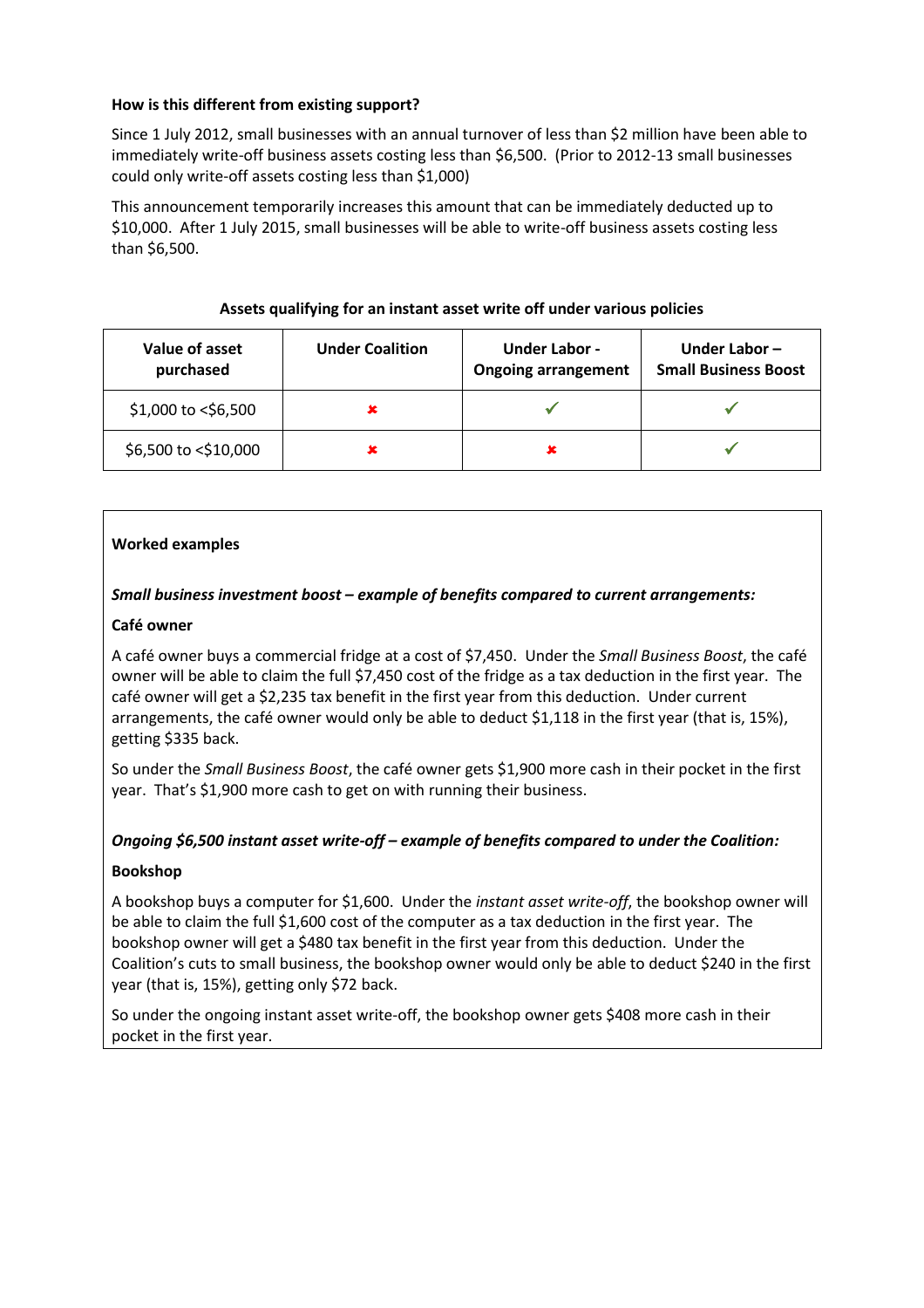# **Builder**

A builder buys a scissor lift for \$6,400. Under the *instant asset write-off*, the builder will be able to claim the full \$6,400 cost as a tax deduction in the first year. The builder will get a \$1,920 tax benefit in the first year from this deduction. Under the Coalition's cuts to small business, the builder owner would only be able to deduct \$960 in the first year (that is, 15%), getting only \$288 back.

So under the ongoing instant asset write-off, the builder gets \$1,632 more cash in their pocket in the first year.

*These%examples%assume%a%30%per%cent%tax%rate%ʹ the%tax%rate%for%companies.%%Many%small%businesses% operate a sole trader, or through a partnership or trust – so the tax benefit may be higher for them.* For more information about the benefits of the \$6,500 instant asset write-off and other simplification *reforms implemented by the Labor Government, see: www.taxwriteoff.gov.au* 

# **How does this build on other assistance for small business?**

During the GFC, Labor supported small business to keep their doors open and their employees in  $work -$  and many businesses continued to grow in this period.

The Rudd Labor Government is delivering around \$5.4 billion in tax reform to assist small business including:

- $\bullet$  Increasing the small business instant asset write-off threshold from \$1,000 to \$6,500 allowing small businesses to immediately write-off eligible business assets costing less than \$6,500 – which is now being expanded. Other eligible assets costing \$6,500 or more can be depreciated in a single pool saving time, money and paperwork.
- **•** Enabling small businesses to claim up to \$5,000 as an immediate deduction for motor vehicles (new or used) costing \$6,500 or more.
- Introducing loss carry-back arrangements that allows companies to carry back a tax loss to get a refund against tax paid in the two previous income years.

In addition, small businesses have benefited from:

- Tripling the tax free threshold providing a benefit to around 1.4 million small business owners who are sole traders or hold an interest in a partnership or operate through a trust.
- The new research and development tax incentive that doubles the rate of assistance available to small and medium sized businesses and improves cash flow by providing a 45 per cent refundable tax offset.
- Investing in skills and trades training after years of neglect by the former Coalition Government which left small businesses across the country struggling to find workers to fill jobs.

The Rudd Labor Government is also cutting red tape for small and medium businesses by:

- Cutting GST red tape by allowing 1.35 million small and medium businesses with a GST turnover under \$20 million to lodge GST returns once a year rather than four times a year (they will be able to make GST instalments during the year with minimal paperwork).
- **Expanding access to the free Small Business Superannuation Clearing House to businesses with** less than 100 employees from 1 July 2014.
- Streamlining administrative arrangements for more than 700,000 small businesses by removing the requirement for businesses with fewer than 20 employees to administer Government-funded PPL payments for their long-term employees.